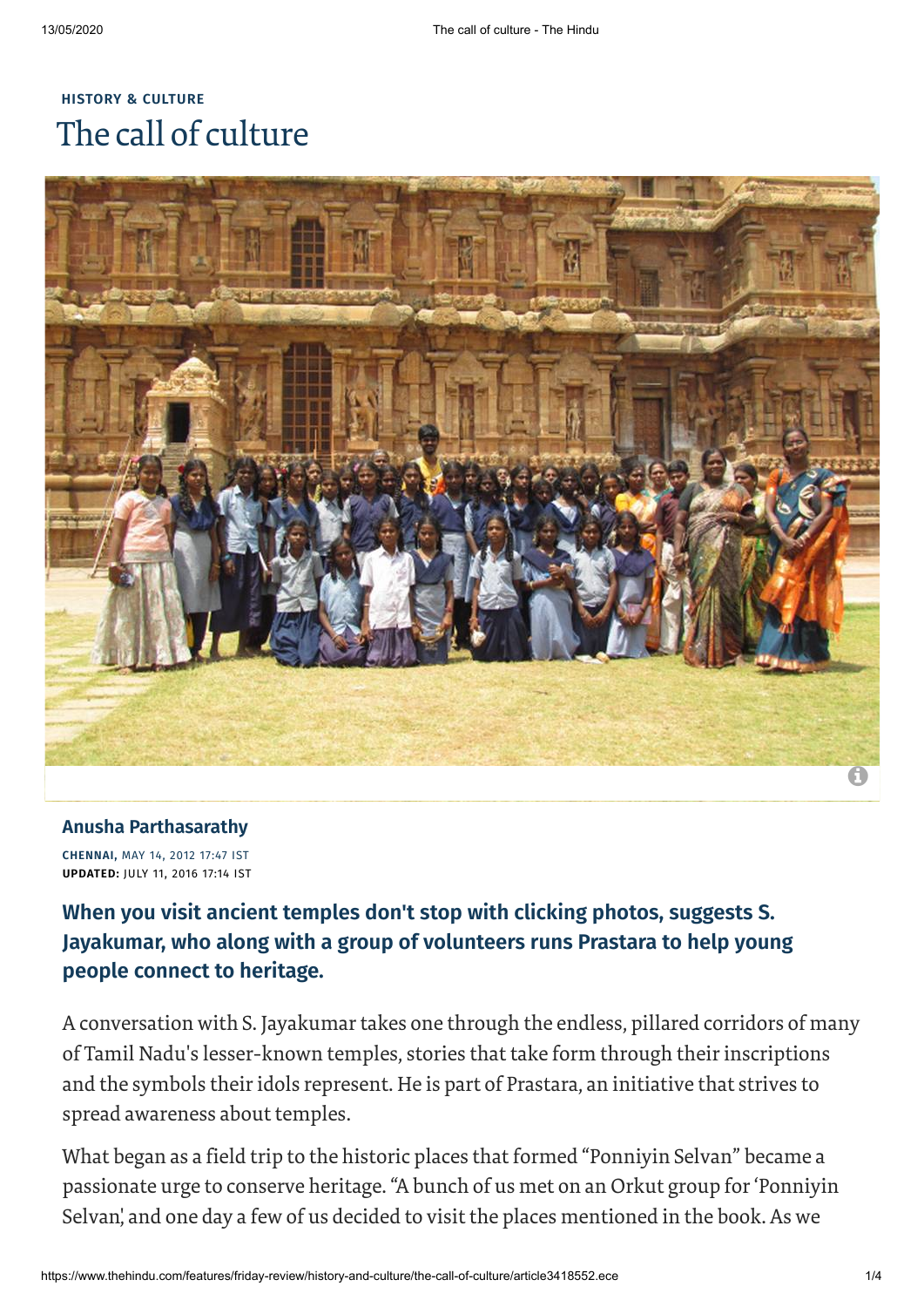travelled, we discovered there were so many monuments vandalised and in ruins; so many temples were thousands of years old and not cared for. We wondered what was going to happen to them, say 10 or 20 years from now; do we just visit these places and take pictures or do something more?" says Jayakumar.

### The big start

That's when the group decided it wanted to protect, restore and conserve such temples, especially in the Kumbakonam-Thanjavur belt. With a team of eight, Prastara began a couple of years ago to help locals connect with their heritage."We want the locals to be aware of their heritage and its importance so they can stand up for it."

Jayakumar, who teaches music at Kalakshetra Foundation, has majored in History, studied Epigraphy, been trained by an archaeologist and epigraphist, and attended lectures on heritage issues."We use this knowledge to study each temple we visit," he says.

Prastara's first project was at the Thiruvengad Girls High School."We spoke about the local heritage, the importance of preserving monuments and told them to find out about the history of their area. We took 32 children on a field trip to the Thanjavur Big Temple to teach them how to find a monument, look at it and study it. A lot of them seemed very interested in local culture; they hadn't had such an opportunity or the right people to explain it to them."

The initiative focusses on rural pockets since most old temples are concentrated in such areas."The movement must start where most temples are. What is more important is that the awareness reach the children of that area because they're the ones that will be around for long. We also want to look into proper methods of renovation. In a lot of temples, they use mosaic tiles and sandblast the area for renovation, which damages inscriptions and carvings beyond repair. We are working with art conservationists, sthapathis, historians and other stalwarts to stop this. We're in the process of creating a database of experts and structures, and will soon begin work."

Right now, the group is focussed on the temples themselves. "Our resource people are the ones who provide us with maximum information about a place before we visit it. We take books along and try to decipher the inscriptions, and when you do that, you discover so much. Paintings on temple walls are important because they tell us how people lived 1,000 years ago, their culture, dressing style, the ornaments they wore and the ambience. Since the temple was the centre of administration those days, the inscriptions tell you the number of people who lived in the area, the hospitals, schools, land disputes and funds collected then. Even the temple tanks are important and most inscriptions have details about them. But you often find people bathing in it, and leaving plastic sachets and bottles around. We are looking to educate people and catch them young."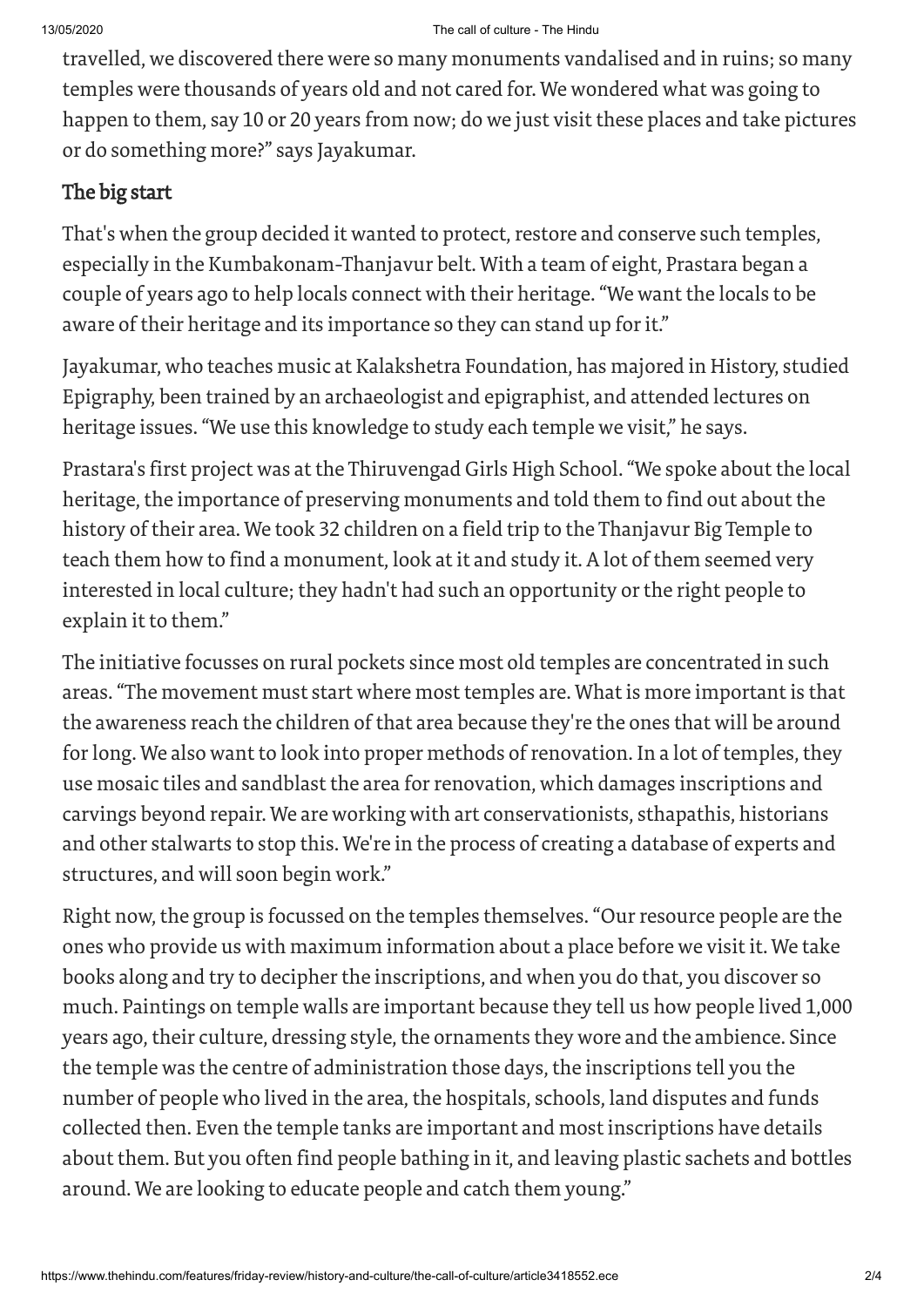#### 13/05/2020 The call of culture - The Hindu

Prastara hopes to spread across the State."We're planning on taking two other schools on field trips and conducting workshops. We will sponsorthe trips for children from rural areas, if they can't afford our fee. We're also planning a documentary on the Thanjavur Brihadeeswarar Temple in consultation with experts. Our monthly online magazine Prastara has just been launched too," he says.

Prastara refers to the roof that completes a temple structure. It also means a flat bed of stone."A stone that needs sculpting to take shape," says Jayakumar. Just like their own organisation. And taking shape is vital simply because as Jayakumar puts it"learning about a temple is like discovering a whole new world. Or, sometimes a travel back in time".

### *(For more details, visit www.prastara.in)*

## **Letter from Editor**

Dear reader,

We have been trying to keep you up-to-date with news that matters to our lives and livelihoods, during these difficult times. To enable wide dissemination of news that is in public interest, we have increased the number of articles that can be read free, and extended free trial periods. However, we have a request for those who can afford to subscribe: please do. As we fight disinformation and misinformation, and keep apace with the happenings, we need to commit greater resources to news gathering operations. We promise to deliver quality journalism that stays away from vested interest and political propaganda.

### **SUPPORT QUALITY [JOURNALISM](https://subscription.thehindu.com/subscription?utm_source=TheHindu&utm_medium=Article-End&utm_campaign=Letter-From-Editor)**